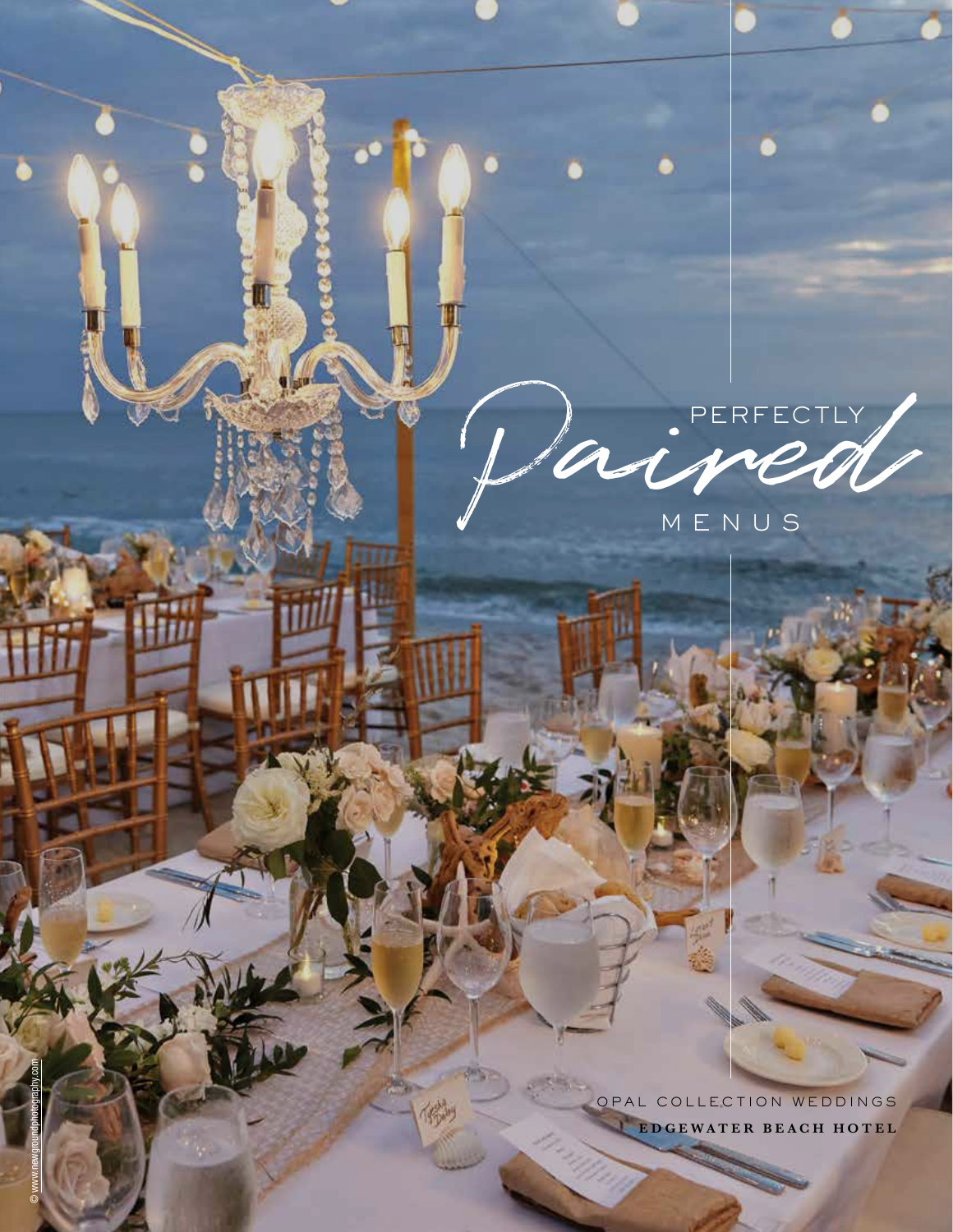The Gulf Coast Wedding Package

# THE GULF COAST WEDDING PACKAGE INCLUDES:

Four-Hour Open Bar Tableside Wine Service with Dinner Butler-Passed Hors D'Oeuvres Custom-Designed Wedding Cake Champagne Toast **Freshly Brewed Coffee and Tea** Plated Dinner or Buffet Floor-Length Linens and Napkins *Select from The Acacia, The Lucerne, or The Orchid* 

# BUTLER-PASSED HORS D'OEUVRES

*Select Two Cold and Two Hot* 

## **Cold Hot**

Roasted Red Pepper–Wrapped Herb Goat Cheese Stuffed Mushroom Caps with Spinach, Shallots, Sherry, and Smoked Gouda Ahi Tuna Poke, Avocado, Capers, Sesame Seed Mini Lobster Rolls Bahamian Conch Fritters, Key Lime Cream Shrimp Ceviche Shooters with Avocado, Chili, Lime, Coconut Shrimp Shooter, Mandarin Sake Sauce and Toasted Coconut Mini Crab Cake, Citrus Butter Sauce, Focaccia Crouton Smoked Salmon-Tarragon Mousse on Cucumber Scallops Wrapped in Bacon California Roll Pot Stickers, Sweet & Spicy Dipping Sauce Seared Beef & Cherry Tomato on Crostini Macadamia-Crusted Chicken Satay, Thai Peanut Sauce

# **Salad Course (***Select One)*

The Blanco *Bouquet of Baby Greens, Gorgonzola Cheese, Piquillo Peppers, Heirloom Tomato Vinaigrette* 

The Roma *Grilled Hearts of Romaine, Parmesan-Roasted Garlic Flan, Focaccia Crouton, Asiago Cheese, Caesar Dressing* 

The Wedge *Baby Iceberg, Candied Bacon, Onion Straws, English Cucumbers, Heirloom Tomatoes, Blue Cheese Dressing*  The Gulf

*Tender Field Greens, Heirloom Tomatoes, English Cucumber, Pickled Onions, Roasted Beets, Goat Cheese, Citrus Vinaigrette*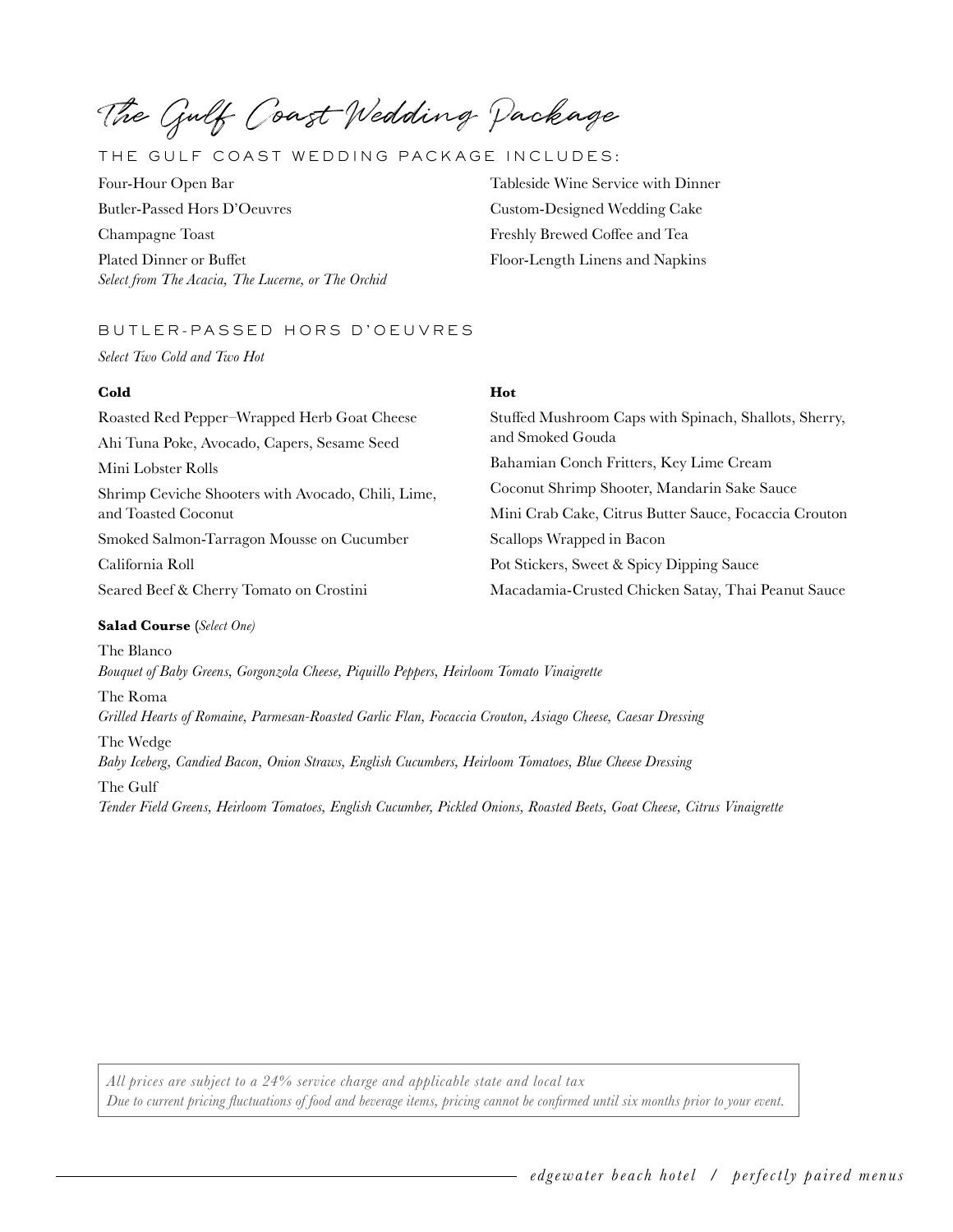# THE ACACIA

*Select Two or Create a Duet Plate at No Additional Charge All Entrées Served with Chef's Seasonal Vegetables, Choice of One Starch, and Assorted Breads with Creamery Butter* 

Roasted Chicken Breast *White Wine Peppercorn Sauce* 

Grilled Filet Mignon *Pinot Noir Demi-Glace* 

Fresh Seared Florida Grouper *Lemon Beurre Blanc* 

Asparagus and Wild Mushroom Risotto *Grilled Artichokes, Baby Vegetables, Red Peppers, Mascarpone Cheese* 

Miso Sea Bass *Citrus Ginger Butter Sauce* 

**\$195 per guest** 

# THE LUCERNE

# *Select One Entrée*

Pan-Seared Day Boat Scallops and Petite Filet Mignon *Cabernet Sauvignon Demi-Glace* 

Pan-Seared Chicken and Grilled Shrimp *Preserved Lemon-Thyme Beurre Blanc* 

Crab-Stuffed Snapper *Saffron Hollandaise Sauce*

**\$215 per guest** 

# THE ORCHID

*Select One Entrée*  Dijon Herb-Crusted Rack of Lamb Petite Filet (7-ounce) and Butter-Poached Lobster Tail (4-ounce) Honey Curry–Stung Grouper and Grilled Beef Filet *Port Demi-Glace*  Braised Short Rib and Pan Seared Salmon *Wild Mushroom Demi-Glace* 

**\$225 per guest**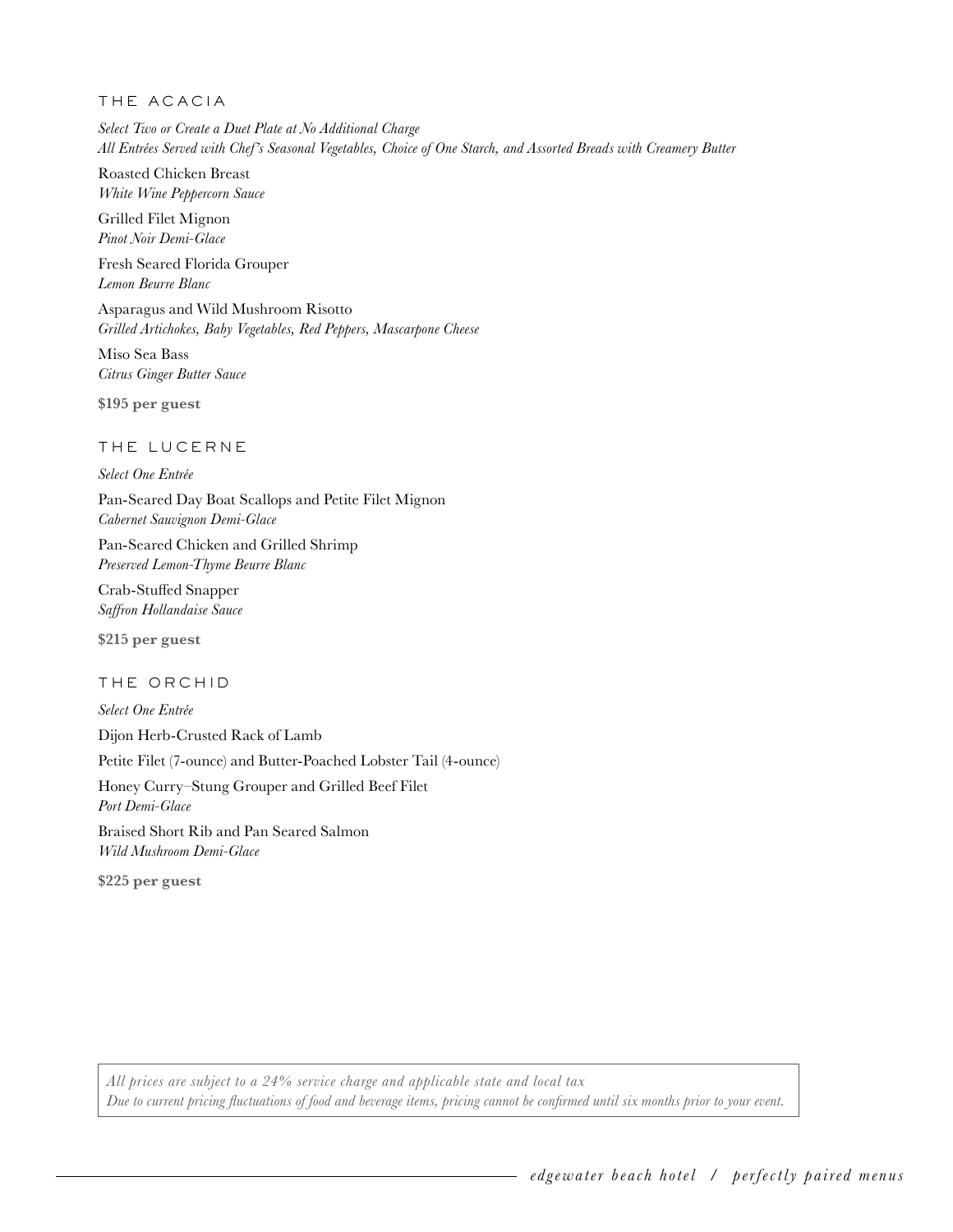Buffet Dinners

THE EDGE

#### **Salad Displays**

Caribbean Salad *Mixed Greens, Mango, Orange Segments, Cucumber, Tomato, Almonds, Citrus Vinaigrette* 

 Traditional Caesar *Hearts of Romaine, Garlic Croutons, Parmesan Cheese, Signature Dressing* 

Green Bean and Bacon Salad *Golden Tomato, Endive* 

# **Entrées**

Chicken Piccata *Lemon Caper Sauce* 

Grilled Key Lime Mahi-Mahi *Haden Mango Orange Salsa* 

Herb Crusted NY Strip Loin *Horseradish Mustard* 

Stuffed Shells *Fresh Spinach, Ricotta Cheese, Plum Tomato Sauce* 

Grilled Seasonal Medley **Vegetables** 

Broccoli Florets, Hollandaise

# **Starches**

Citrus and Herb Rice Garlic Scalloped Potatoes Assorted Island Breads **\$205 per guest** 

#### FLAVORS OF THE WORLD

#### **Salad Displays**

 Ceviche Trio *Shrimp, Scallop, Corvina, Mango, Coconut* 

 Mediterranean *Lettuces, Kalamata Olives, Feta Cheese, Vine-Ripe Tomatoes, Grilled Asparagus, Red Wine Vinaigrette* 

#### **Entrées**

Pepper-Seared Snapper *Coconut-Rum Sauce* 

Roasted Pork Loin *Bell Pepper–Pineapple Relish* 

Tandoori Chicken *Marinated in Yogurt, Authentic Indian Spices* 

Thai Vegetable Stir-Fry with Rice *Cashews, Broccoli, Red Pepper, Bok Choy, Carrot, Mushrooms, Coconut-Curry Sauce* 

Wild Mushroom Ravioli *Citrus Wine Butter Sauce* 

**Vegetables**  Grilled Eggplant, Peppers, Mozzarella Cauliflower au Gratin

#### **Starches**

Saffron Risotto Israeli Couscous Tuscan Breads *Tomato Focaccia, Crusty Ciabatta* 

**\$225 per guest**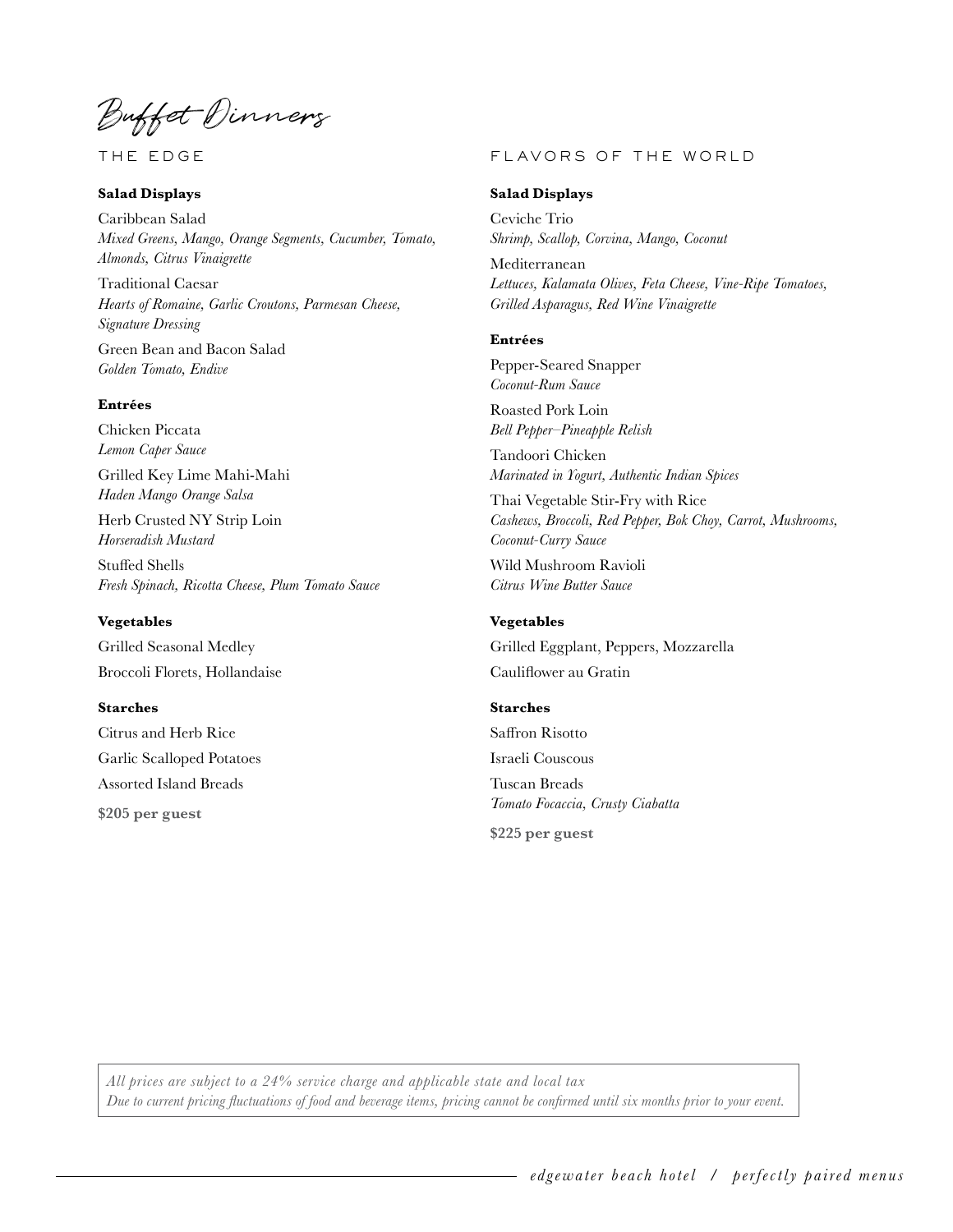Package Enhancements

#### **Appetizer Course**

Maryland Crab Cake **\$18 per guest**  *English Pea Coulis, Red Pepper Oil* 

Island Ahi Tuna **\$20 per guest**  *Grilled Pineapple, Mojito Infusion, Yucca Chip* 

Shrimp Cocktail **\$18 per guest**  *Caribbean Jerk Seasoned, Mango Aioli* 

Roasted Vegetable Strudel **\$20 per guest**  *Shiitake and Oyster Mushrooms, Heirloom Tomatoes, Jumbo Asparagus* 

#### **Salad Enhancements**

Grilled Lemon Peppered Shrimp **\$16 each**  Blackened Chicken Breast **\$12 each**  Citrus Grilled Grouper **\$18 each**  Seared Flank Steak Marinated in Key Lime **\$16 each** 

Displays

*Displays Priced as an Accompaniment to Meal* 

#### **International Cheese Display**

 *French Bread* Display of Imported and Domestic Cheeses *Brie, Blue Cheese, Goat Cheese, Camembert, Stilton, Muenster, Aged Cheddar, Red Leicester, Seasonal Fruits, English Crackers,* 

**\$24 per guest** 

#### **Tuscan Antipasto Board**

Display of Assorted Italian Meats and Cheeses *Prosciutto, Pepperoni, Salami, Provolone, Fontinella Cheese, Pepperoncinis, Artichoke Hearts, Italian Blackened Green Olives, Roasted Pepper, Marinated Mushrooms, Buffalo Mozzarella, Sun-Dried Tomato, Sliced Tomato, Italian Herbs, Olive Oil, Breadsticks, Focaccia* 

**\$24 per guest** 

#### **Tapas Bar**

*Watermelon Mojito Salad, Beet & Goat Cheese Napoleon, Chorizo in Red Wine, Calamari Fritti, Truffle-Parmesan Fries, Fried Oysters* 

**\$24 per guest** 

#### **Sushi Bar**

Assorted Maki Rolls **\$800 per 100 pieces** 

Soft Shell Crab Maki Rolls **\$1,000 per 100 pieces** 

Vegetarian California Rolls **\$800 per 100 pieces**  *Ginger, Wasabi, Soy Dipping Sauce*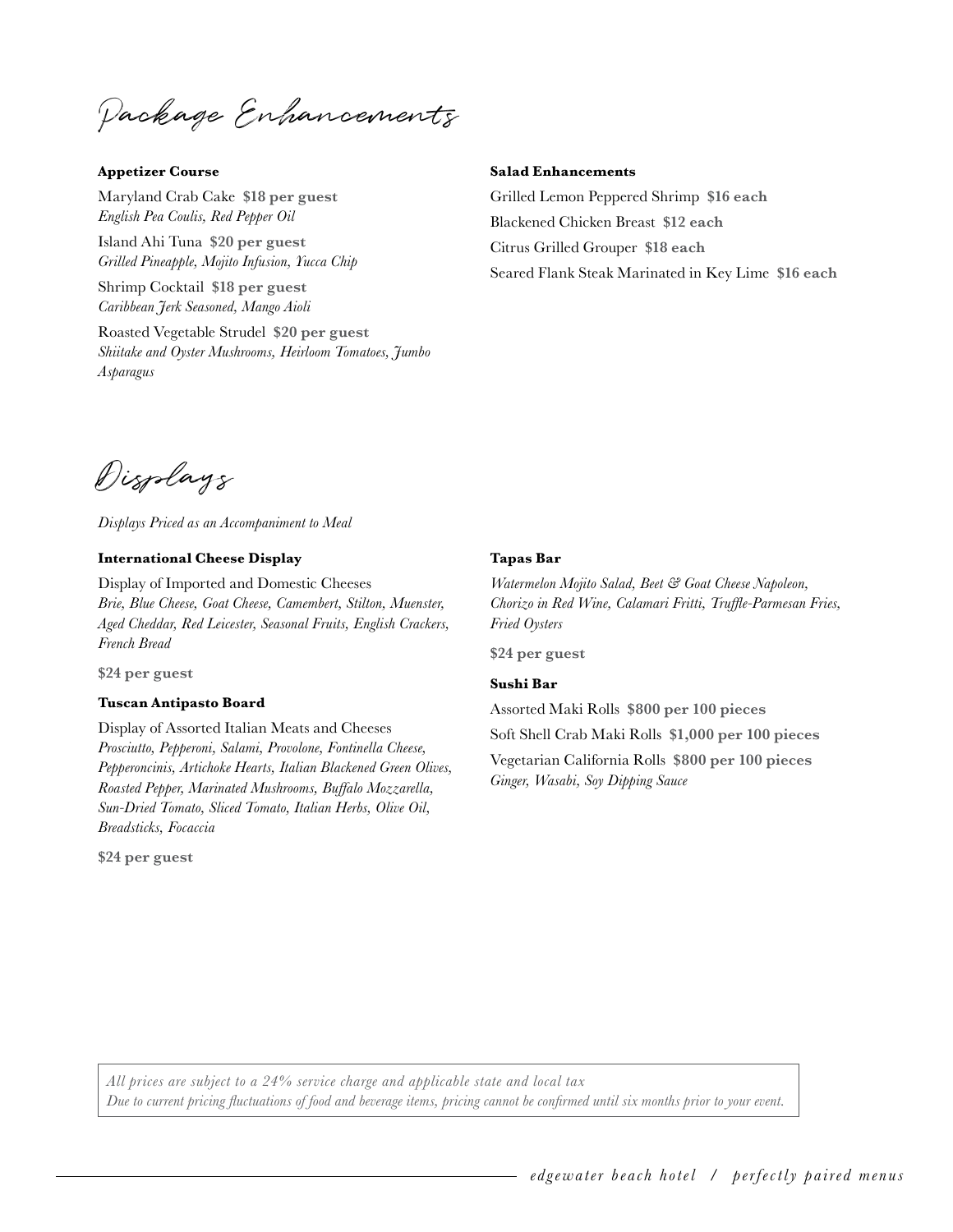Stations

*Stations Priced as an Accompaniment to Meal* 

#### **Pasta Station**

Pasta *Whole Wheat Penne Pasta, Angel Hair, Tri-Color Tortellini* 

Sauces *Italian Meat Sauce, Garlic Alfredo, Roasted Tomato Marinara* 

On the Side *Asiago & Romano Cheese, Garlic Breadsticks, Spinach, Mushrooms, Peas* 

**\$36 per guest** 

#### **Stir-Fry Station**

Asian Vegetables *Cilantro, Ginger, Garlic, Teriyaki-Lemongrass Sauce* 

Assorted Dim Sum & Pot Stickers *Hoisin, Thai Chili Sauce, Sriracha, Plum Sauce* 

**\$36 per guest** 

#### **Pasta and Stir-Fry Upgrades**

Chicken Breast **\$24**  New York Strip Tips **\$26**  Gulf Shrimp and Scallops **\$26** 

#### **Raw Bar**

Jumbo Gulf Shrimp *Cocktail, Cognac Sauce* **\$800 per 100 pieces**  Freshly Shucked Oysters, Clams on the Half Shell **\$825 per 100 pieces**  Florida Stone Crab Claws **Market Price** *(Subject to Availability)* 

#### **Build-Your-Own Slider Station**

Grouper, Chicken, Black Bean, Beef On the Side *Lettuce, Tomato, Pickles, Onion, Ketchup, Mustard, Key Lime Aioli, Barbecue* 

**\$32 per guest**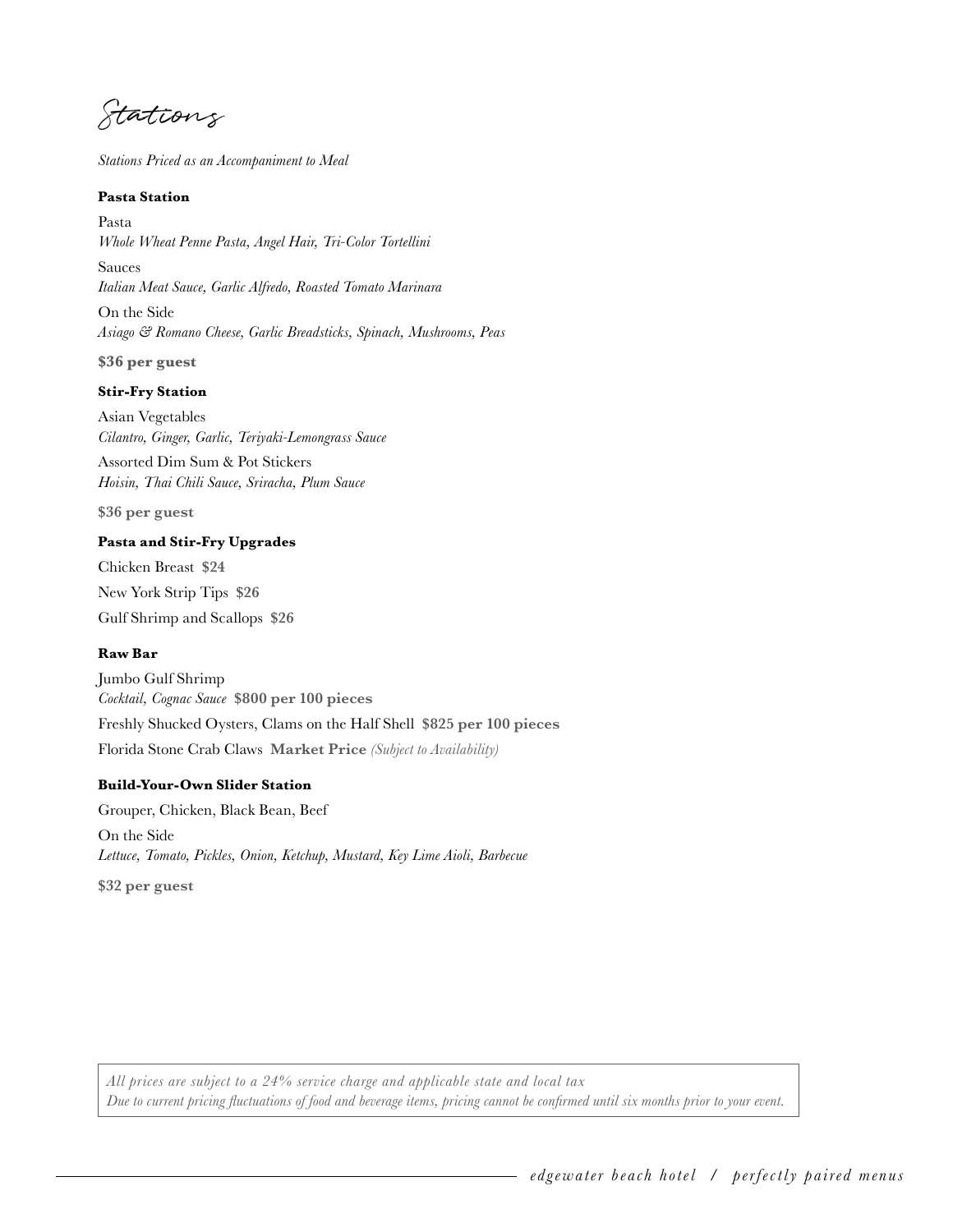Sweets, Coffees & Snacks

*Stations Priced as an Accompaniment to Meal* 

#### **Dessert Shooters** *(Select Three)*

Brownie Fudge Sundae, Key Lime Pie, Red Velvet & Vanilla Cream Cheese Icing, Peaches & Cream, Carrot Cake

**\$16 per guest** 

#### **Cupcake Station**

**\$14 per guest** 

**Chocolate-Covered Strawberries** *(One Each)* 

**\$10 per guest** 

#### **Café Espresso and Cappuccino**

Miniature Pastries, Assorted Biscotti, Shaved Chocolate, Cinnamon Sticks, Rock Candy, Whipped Cream, Lemon Peel

Freshly Brewed Coffee and Tea

**\$22 per guest** 

#### **After-Party Snack (***Select One)*

Something Salty *Mini Adult Grilled Cheese, Truffle-Parmesan Fries, Mini Sliders, Mini Bowls of Mac and Cheese* 

Something Sweet *Espresso, Coffee, Chocolate-Dipped Pretzels, Mini Dessert Shooters* 

**\$32 per guest** 

Send-Off Breakfast

#### **Breakfast Buffet**

Sliced Seasonal Fruits & Berries Individual Flavored Yogurts Oven-Fresh Bakery Specialties Fruit Preserves, Butter Dry Cereals Whole and Skim Milk Scrambled Eggs with Fresh Herbs Sausage Links and Smoked Bacon Herb-Roasted Potatoes White, Wheat, Rye, and Multigrain Toast Orange, Grapefruit, Cranberry Juice Freshly Brewed Coffee and Tea **\$42 per guest** 

#### **Bloody Mary Bar** *(One Hour)*

Vodka, Tomato Juice, Bloody Mary Mix, Assorted Hot Sauces, Horseradish

On the Rim *Old Bay, Celery Salt, Sea Salt, Cracked Pepper, Lemon Pepper*  Garnish *Pickled Green Beans, Celery, Pickled Carrots, Scallions, Olives, Pickle Spear, Pickled Asparagus, Peppered Mozzarella Balls* 

#### **\$18 per guest**

 Fresh Fruit Juices*,* Champagne*,* Assorted Garnishes **Mimosa Bar** *(One Hour)* 

**\$22 per guest**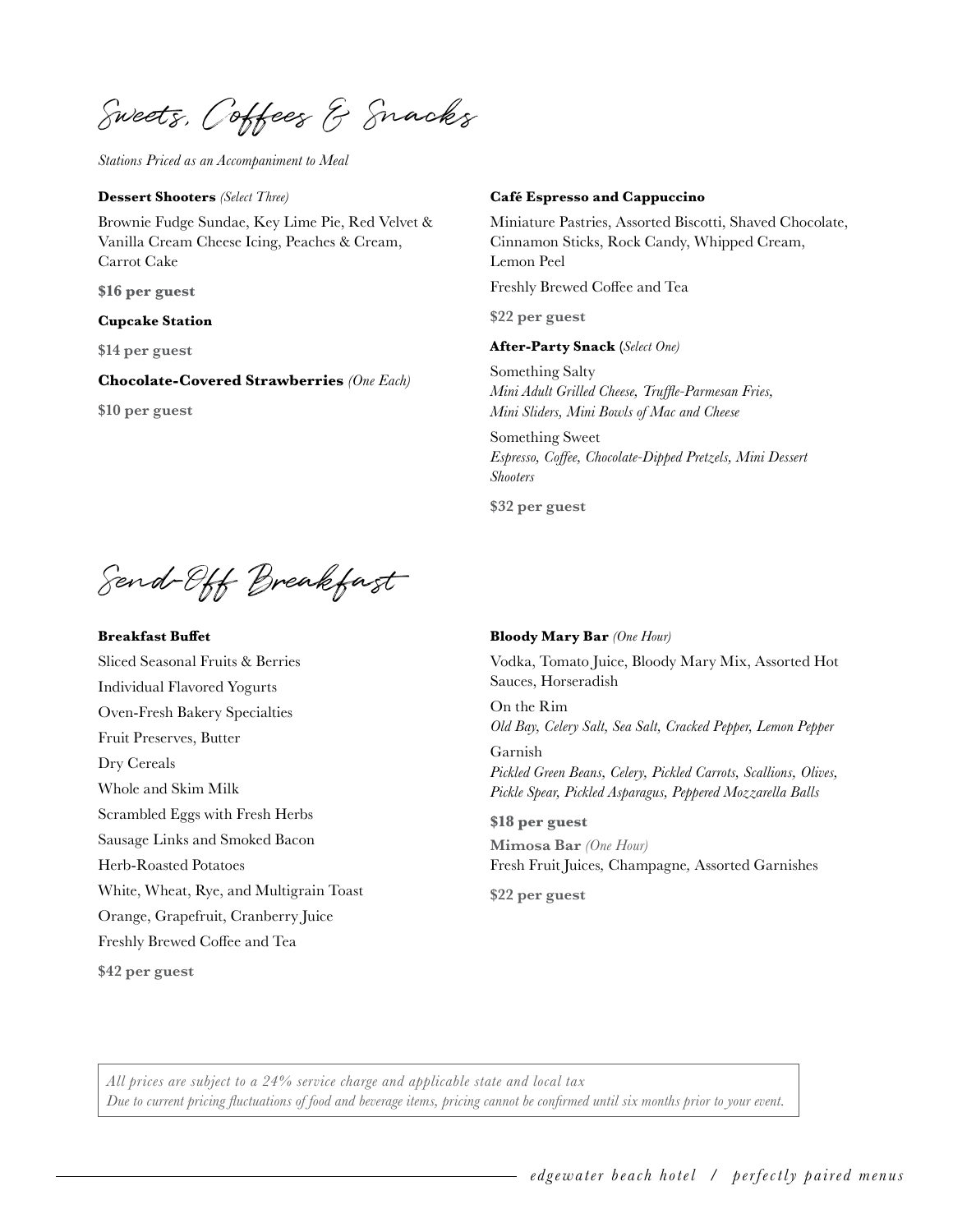Southern backyard Cookout Rehearsal Dinner

THE SOUTHERN BACKYARD COOKOUT PACK AGE INCLUDES:

Mixed Garden Greens, Selection of Dressings Red Bliss Potato Salad, Red Onion, Dill Sweet & Sour Cole Slaw Hamburgers, All-Beef Hot Dog, Grilled Adobo Chicken Breast, Burger & Hot Dog Buns BBQ Baked Beans Corn on the Cob Ketchup, Mustard, Mayonnaise Lettuce, Tomato, Onion, Pickle, Sliced Cheese Sliced Watermelon Fresh Fruit Pies, Graham Cracker Key Lime Pie, Chocolate Pecan Tart **\$78 per guest Add an Additional Entrée Selection** 

10-Ounce New York Strip Steak **\$22 per guest** 

#### **Bar Selections\* (***One Hour)*

 Infused Water Stations **\$12 per guest**   Vodka Lemonade **\$16 per guest**  Sangria **\$14 per guest**  *Red Wine, Fresh Seasonal Fruit, Juices*  Specialty Beers **\$16 per guest**  *Mint, Lemon, Cucumber Lemon Slices*  Mango Iced Tea Station **\$12 per guest** 

*\*Full bar service is also available*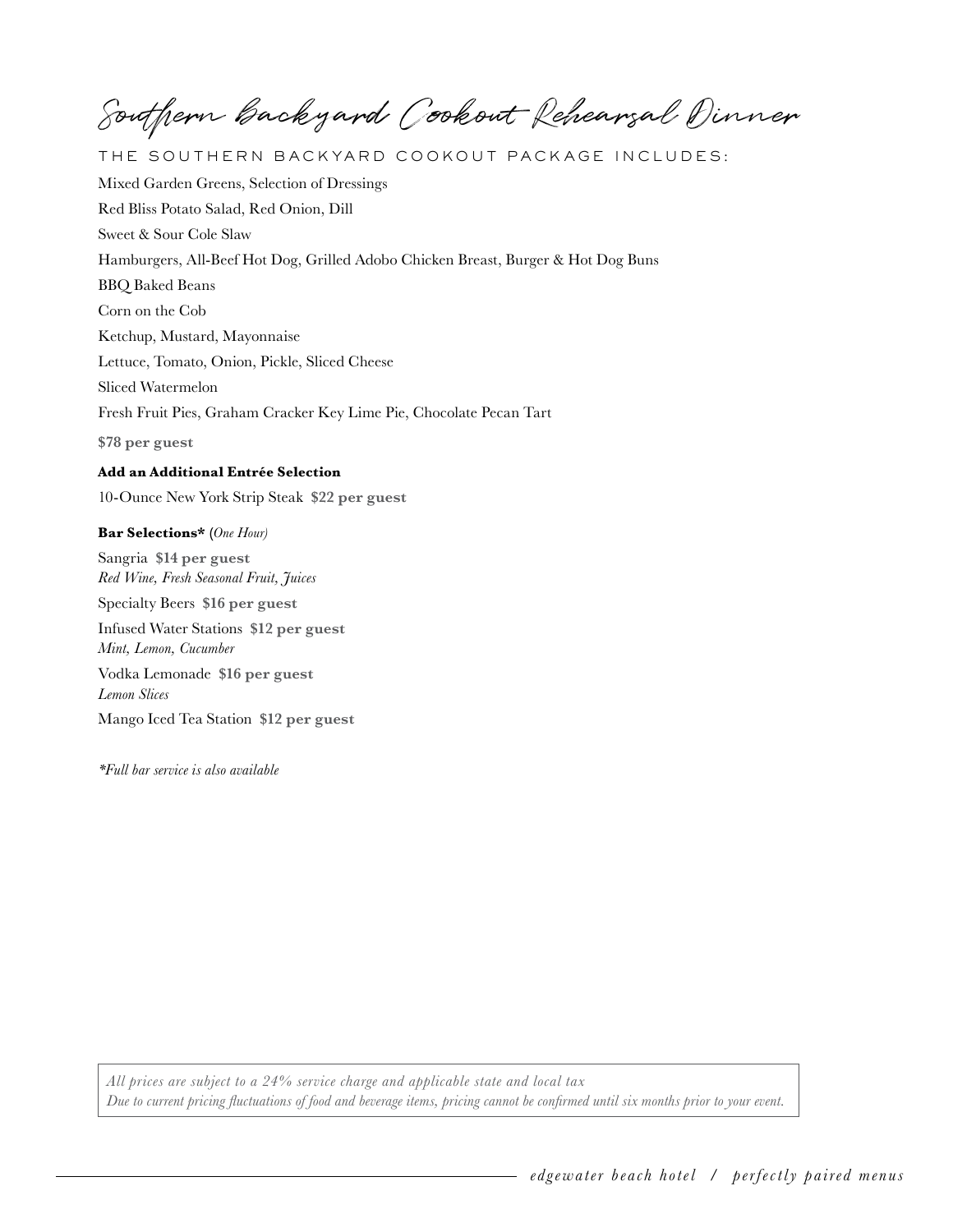Bar Selections

# RESORT BAR

New Amsterdam Vodka, Bombay Gin, Dewar's Scotch, Jim Beam Bourbon, Bacardi Superior Rum, Canadian Club Whisky, E&J Brandy, Sauza Silver Tequila; Proverb Cabernet, Pinot Noir, Chardonnay, Pinot Grigio

Imported & Domestic Beer

Fresh Juices, Soft Drinks, Mineral Waters

# PREMIUM BAR

Tito's Handmade Vodka, Tanqueray Gin, Dewar's 12 Scotch, Jack Daniels Whiskey, Bacardi Superior Rum, Jameson Irish Whiskey, Milagro Silver Tequila, Maker's Mark Bourbon; William Hill Cabernet, Pinot Noir, Chardonnay, Sauvignon Blanc

Imported & Domestic Beer

Fresh Juices, Soft Drinks, Mineral Waters

**\$15 per guest** 

# LUXURY BAR

Grey Goose Vodka, Hendrick's Gin, Johnnie Walker Black Scotch, Knob Creek Bourbon, Captain Morgan Spiced Rum, Patron Silver Tequila, Jameson Irish Whiskey, Bacardi Superior Rum, Bacardi 8 Rum, Glenlivet 12 Single Malt Whiskey, Crown Royal Canadian Whisky; Kendall-Jackson "Vintner's Reserve" Cabernet, Merlot, Pinot Noir, Chardonnay, Pinot Gris

Imported & Domestic Beer

Fresh Juices, Soft Drinks, Mineral Waters

**\$30 per guest** 

# **Imported Beer**

Stella, Corona, Corona Light, Buckler (Nonalcoholic)

# **Domestic Beer**

Miller Lite, Budweiser, Bud Light

#### **Bar Staffing**

*One bar per 75 guests*  Additional Bartenders **\$250 each**  Additional Bar Setup **\$250 per four-hour event** 

Specialty Bars

#### **Martini Bar**

 Gold Selections **\$16 per drink**  *New Amsterdamn, Stoli, Beefeater, Bombay Gin* 

 Diamond Selections **\$18 per drink**  *Tito's Handmade Vodka, Grey Goose, Bombay Sapphire, Tanqueray* 

#### **Cordials**

Bailey's Irish Cream, Kahlua, Disaronno Amaretto, Frangelico, Drambuie

**\$22 per guest** 

**Bloody Mary Bar** *(Three Hours)*  Vodka, Tomato Juice, Hot Sauce, Horseradish

On the Rim *Old Bay, Sea Salt, Cracked Pepper* 

Garnish *Celery, Pepper, Olives, Pickle Spears, Bacon Strips* 

**\$44 per guest** 

#### **Mimosa Bar (***Three Hours)*

Champagne Carafes of Orange, Grapefruit, Mango, Peach Juices Strawberries, Orange Slices, Sliced Peaches, Raspberries

**\$44 per guest** 

#### **Sangria**

White Wine, Bacardi Mango Rum, Fresh-Squeezed Lemon and Orange Juices, 100% Organic Agave

**\$425 per gallon** 

#### **Infused Water Stations**

Strawberry & Mint, Cucumber, Lemon, Mint, Citrus **\$225 per gallon** 

*All prices are subject to a 24% service charge and applicable state and local tax Due to current pricing fluctuations of food and beverage items, pricing cannot be confirmed until six months prior to your event.*

*edgewater beach hotel* / *perfectly paired menus*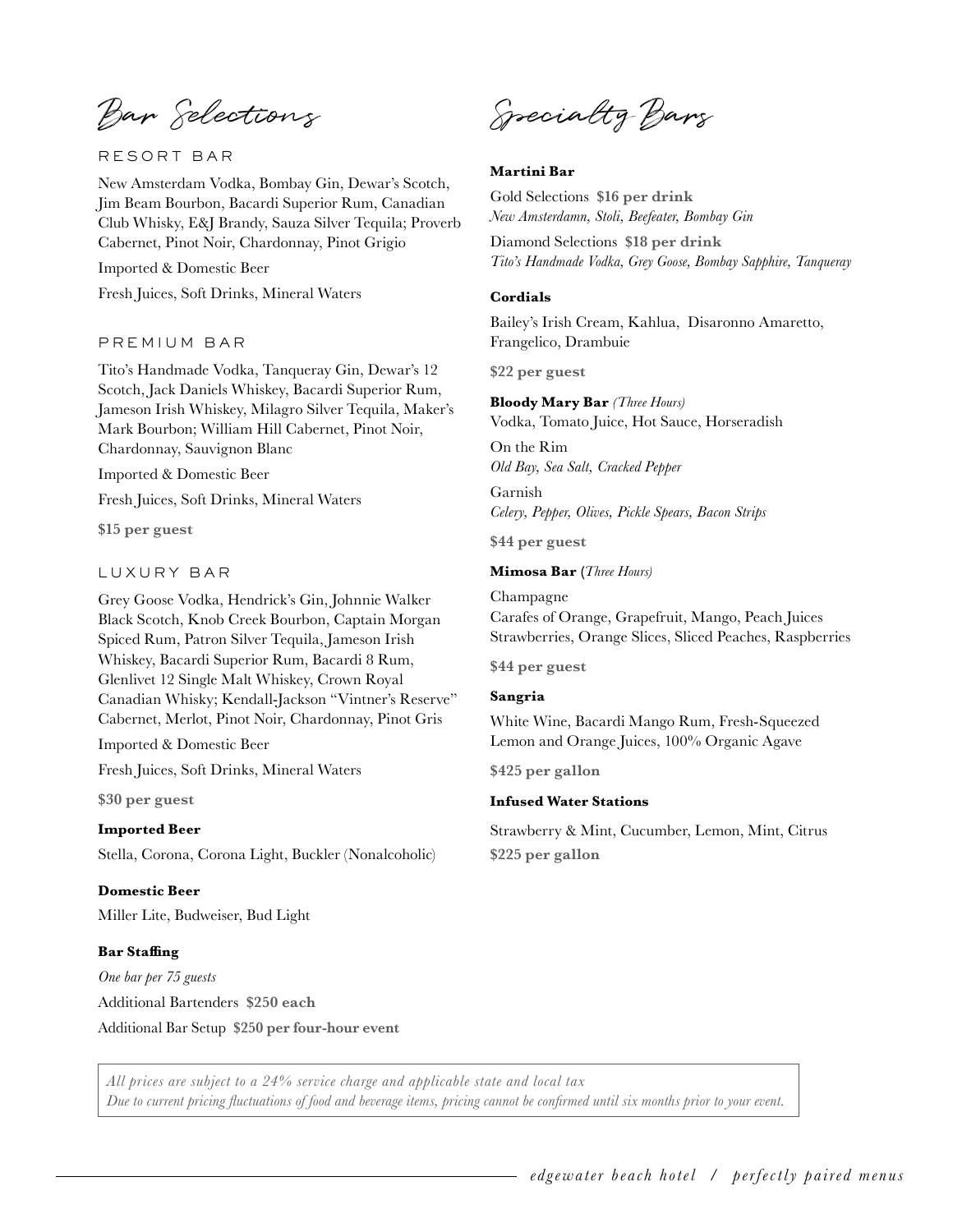Hers

# BRIDAL PRIMPING PARTY

Crudités Station *Baby Vegetables, Dipping Sauce*  Cheese and Fruit Plate Pretzels and Popcorn Assorted Soft Drinks, Bottled Water

# **Assorted Tea Sandwiches**

Classic Club *Turkey, Bacon, Lettuce, Tomato* 

Grilled Zucchini *Red Peppers, Oven Roasted Tomato, Garbanzo Bean Hummus* 

Sugar-Cured Ham *Swiss Cheese* 

**\$55 per guest** 

# **Optional Upgrades**

Massages for the Girls *Pricing upon request*  Mimosa or Bloody Mary Bar *(Three Hours)* 

**\$44 person** 

Chocolate-Covered Strawberries Tray *Pricing upon request* 

Champagne by the Bottle *Pricing upon request* 

His

PRE-GAME PART Y

Chips and Dip *Fire-Roasted Tomato Salsa, Guacamole*  Hot Wings *Blue Cheese, Celery, Carrots* 

# **Assorted Half Sandwiches**

Classic Club *Turkey, Bacon, Lettuce Tomato*  Italian Sub *Pepperoni, Salami, Ham, Provolone, Olives, Peppers* 

Roast Beef *Sirloin, Creamy Brie* 

**\$55 per guest (***Does not include room rental)* 

# **Optional Upgrades**

Water Sport Rentals *Pricing upon Request* 

#### **Case of Beer**

 Domestic **\$126 per case**  Imported **\$156 per case**  Craft Beer by the Bucket (5) **\$45 per bucket**  Taste of Naples *Locally Brewed Beer Assortment*  Beer Tour *Kona Longboard Lager, Sierra Nevada Pale Ale, Red Hook IPA, New Belgium Brewing Fat Tire Amber Ale, Cigar City Maduro Brown*  On the Lighter Side *Magic Hat #9 Pale Ale, Cigar City Florida Cracker, Cigar City Hotter than Helles, Boddington Nitro Cream Ale, Blue Point Tasted Lager* 

Hard Cider *Angry Orchard Crisp Apple, Angry Orchard Apple Ginger, Crispin Original, Woodchuck Amber* 

*Pairing Recommendation: Ciders & Sliders*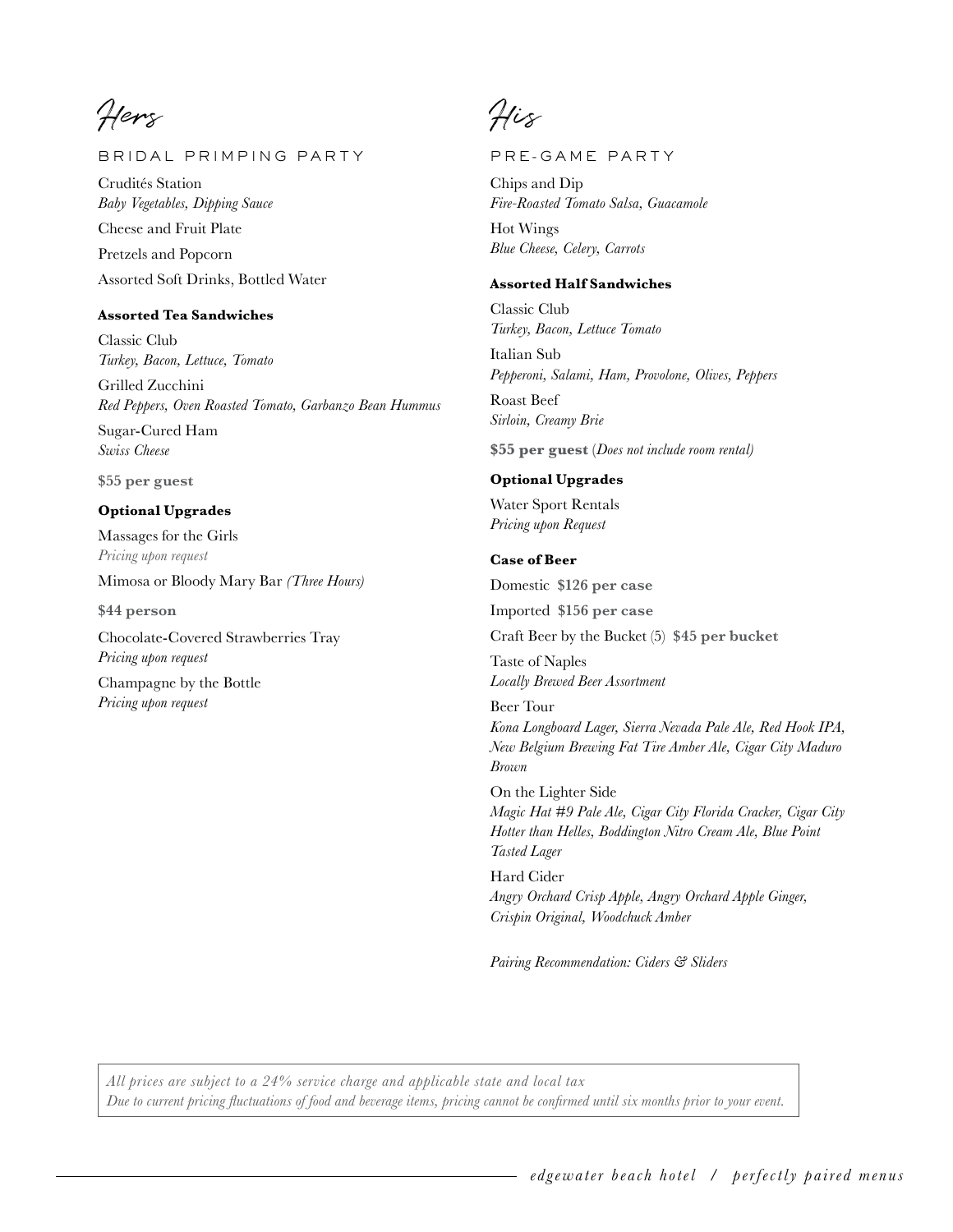# A FEW THINGS

Hotel Check-in and Check-out *Check-in is at 4:00 p.m. and check-out is 11:00 a.m.* 

Welcome Bag Delivery **\$8 per room per delivery** 

Food and Beverage *Photos in this book are not exact replications* 

Outdoor Event Beach Curfew *10:00 p.m. (November through May) 8:30 p.m. (May through November)* 

# Outside Food and Beverage

*Due to state law, you may not bring alcoholic beverages into the hotel. You must obtain prior approval from us before you bring in any food or non-alcoholic beverages from outside sources. A hold harmless agreement and liability insurance are required if food or beverage products not purchased and served by hotel staff are brought in for consumption by your guests. Service fees will apply to any outside food or beverage is served in our function space regardless if hotel labor is required.* 

# Resort Charge

# **Daily resort charge of \$35 per one-bedroom suite**

*Wireless high-speed internet access, unlimited local and domestic long-distance calls,* USA Today*, in-room coffee, chairs, towels at beach, pools, use of lobby computers, and laundry facilities. Resort charge is in addition to rate quoted. It is not a governmentally imposed charge.* 

# Wedding Planner

*Please note that a wedding planner is required for weddings of more than 30 guests.* 

Noise Ordinance

*The City of Naples Music and Entertainment Permit for Edgewater Beach Hotel allows the following:* 

*Beach: Allowed up to 3 non-amplified musicians; No amplified live entertainment permitted. Outdoor speaker of pre-recorded music is permitted.* 

*Pool Deck: One live entertainer is permitted from 4:00pm to 9:00pm, Thursday through Sunday. No entertainment Monday through Wednesday.*